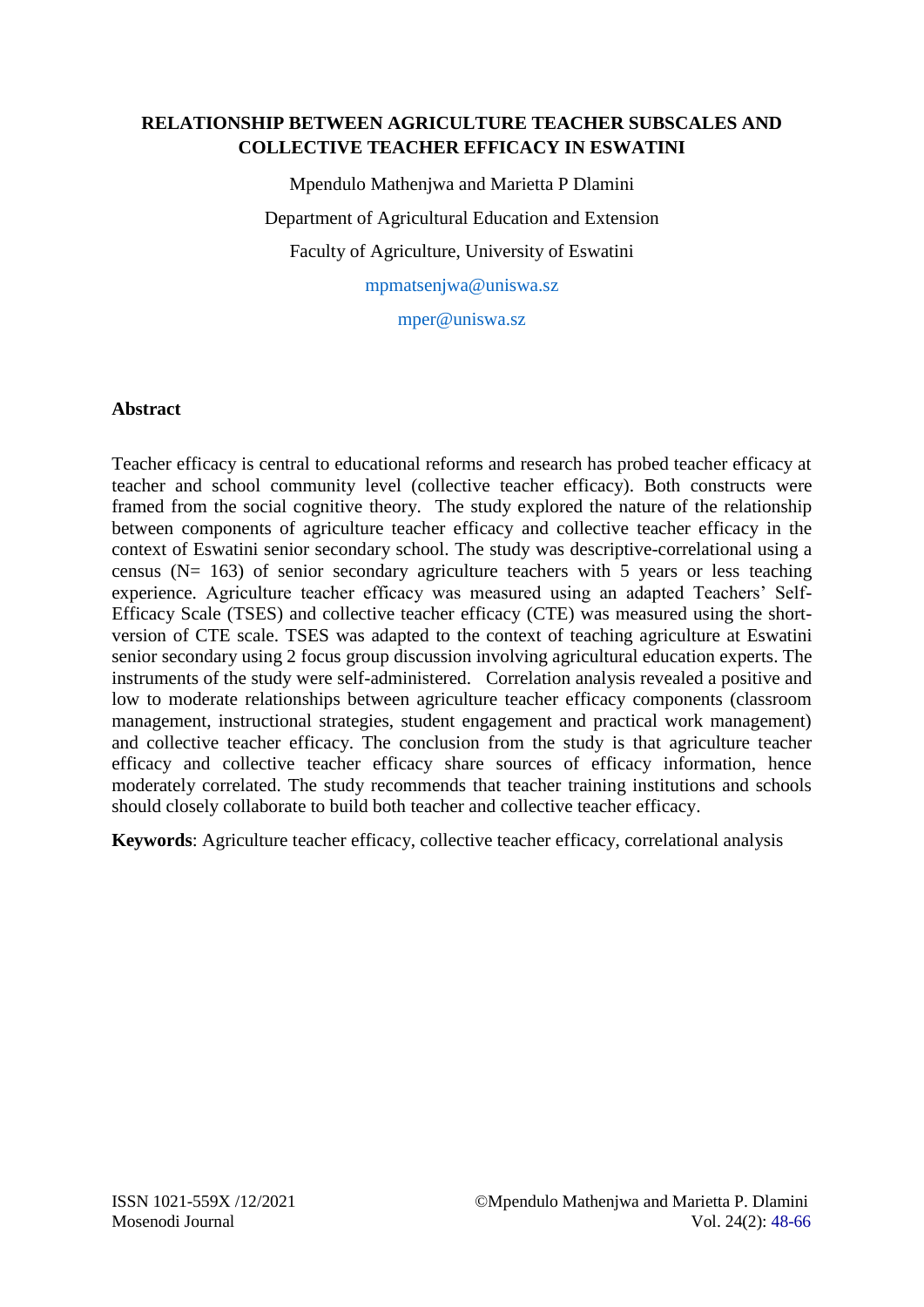#### **Introduction**

Teachers are the ultimate key to educational change and school improvement. Interest in teacher efficacy and collective teacher efficacy has been renewed due to changes in teacher accountability. All educational reforms meant to improve learner progression in schools recognize the need for interventions to target the whole school while addressing the needs of individual teachers (Goddard & Skrla, 2006). It is important for school leaders and policymakers to understand the enormous influence of teacher efficacy and collective teacher efficacy on teacher behaviour, students, and the whole schools' academic outcomes. Teaching is an interpersonal activity taking place in a group context. Literature is in agreement that collective teacher efficacy and teacher efficacy are independent constructs yet related to each other. Klassen (2010) posited that more research must be conducted on the association between collective teacher efficacy and teacher efficacy to better understand the constructs and implications for practices in schools. Inconsistencies exist in the nature of the relationship that exists between teacher efficacy and collective teacher efficacy. This blurred relationship emanates from the call of teacher efficacy to be subject and context-specific (Bandura, 1998), yet most measures of collective teacher efficacy are on its dimensions. Therefore, it is difficult to generalize this pattern of relationship exists among beginning agriculture teachers in Eswatini.

### **Teaching Agriculture in Eswatini**

The basic education system in Eswatini comprises three levels namely primary education, junior secondary and senior secondary with exit certificate examination at the end of each level. Agriculture subject is an elective in the curriculum in all the three levels of the schooling system. The Schools Agriculture Programme (SAP) was introduced in 1973 in Eswatini (Gooday, 1974). Amongst the several aims of agriculture is to demonstrate the value of agriculture to family and community, ultimately linking to the worldwide campaign for poverty alleviation and food security. Agriculture at junior and senior secondary school is mainly taught by agricultural education graduates from the University of Eswatini (UNESWA). Agriculture teachers function independently, but, schools are organisations prone to the sources, impediments and opportunities provided by the education system that determine their efficacy. The context of teaching varies from being individualist to collectivist (Berger, 2011). Given the unique nature of schools in Eswatini, enough reasoning suggests varying levels of collective teacher efficacy. More so, there is a dearth of evidence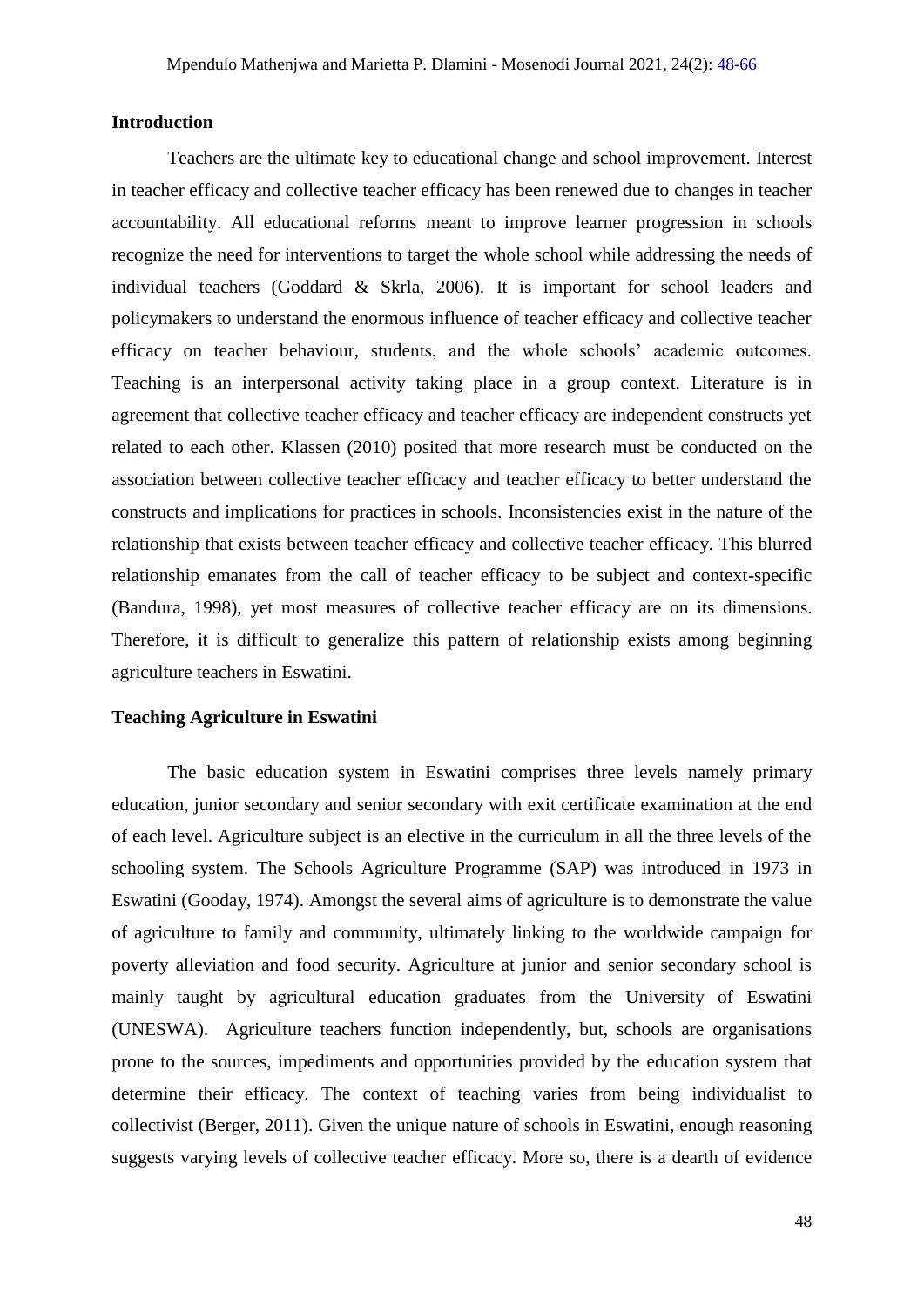relating to the nature of the relationship between agriculture teacher efficacy and collective teacher efficacy in the context of Eswatini.

### **Teacher Efficacy**

Teacher efficacy refers to the teacher's belief in his or her capability to organize and execute courses of action required to successfully accomplish a specific teaching task in a particular context (Tschannen-Moran et al., 1998). Teacher efficacy was first defined by RAND researchers as "the extent to which the teacher believes he or she can affect student performance" (McLaughlin & Marsh, 1978). Teacher efficacy is easily confused with actual teaching effectiveness, teacher efficacy beliefs may underestimate, overestimate, or accurately reflect actual teaching effectiveness. Debates on what constitutes teacher efficacy are irreconcilable. Bandura (1998) cautioned researchers that self-efficacy is dimensionspecific and context-specific. The assertion by Bandura ushered diversity in teacher efficacy scales which included the Science Teaching Efficacy Beliefs Instrument (Enoch & Riggs, 1990); Norwegian Teacher's Self-Efficacy Scale (Avanzi et al., 2013); and Preservice Special Educators Efficacy Scale (Lombardo-Graves, 2017). Tschannen-Moran et al. (1998) provided a nuanced understanding that teacher efficacy must be grounded on careful analysis of the teaching task and its context and the relative importance of factors that make teaching difficult or act as constraints are weighed against resources that facilitate learning.

A consensus exists among researchers that teacher efficacy is a multidimensional construct. Tschannen-Moran et al. (1998) established the Teachers' Self-Efficacy Scale (TSES) which has three factors (sub-scales): classroom management, instructional strategies and student engagement which correspond to teaching practices across countries. However, emerging research points to overlaps in the three factors of teacher efficacy (Vieluf et al., 2013) and differences across countries (Klaasen, 2010). Wolf (2011) study of agricultural education teachers in Ohio adapted teacher efficacy to account for three dimensions which included efficacy in Classroom management (CM), Future Farmers of America (FFA), and Supervised Agricultural Experiences (SAE). Mathenjwa (2018) extended teacher efficacy to agriculture teacher efficacy scale (ATES) suited for measuring agriculture teacher efficacy at senior secondary in Eswatini. The ATES has four factors (sub-scales) that correspond to the practical nature of the subject and the factors explained 67% variance in agriculture teacher efficacy of beginning agriculture teachers in Eswatini.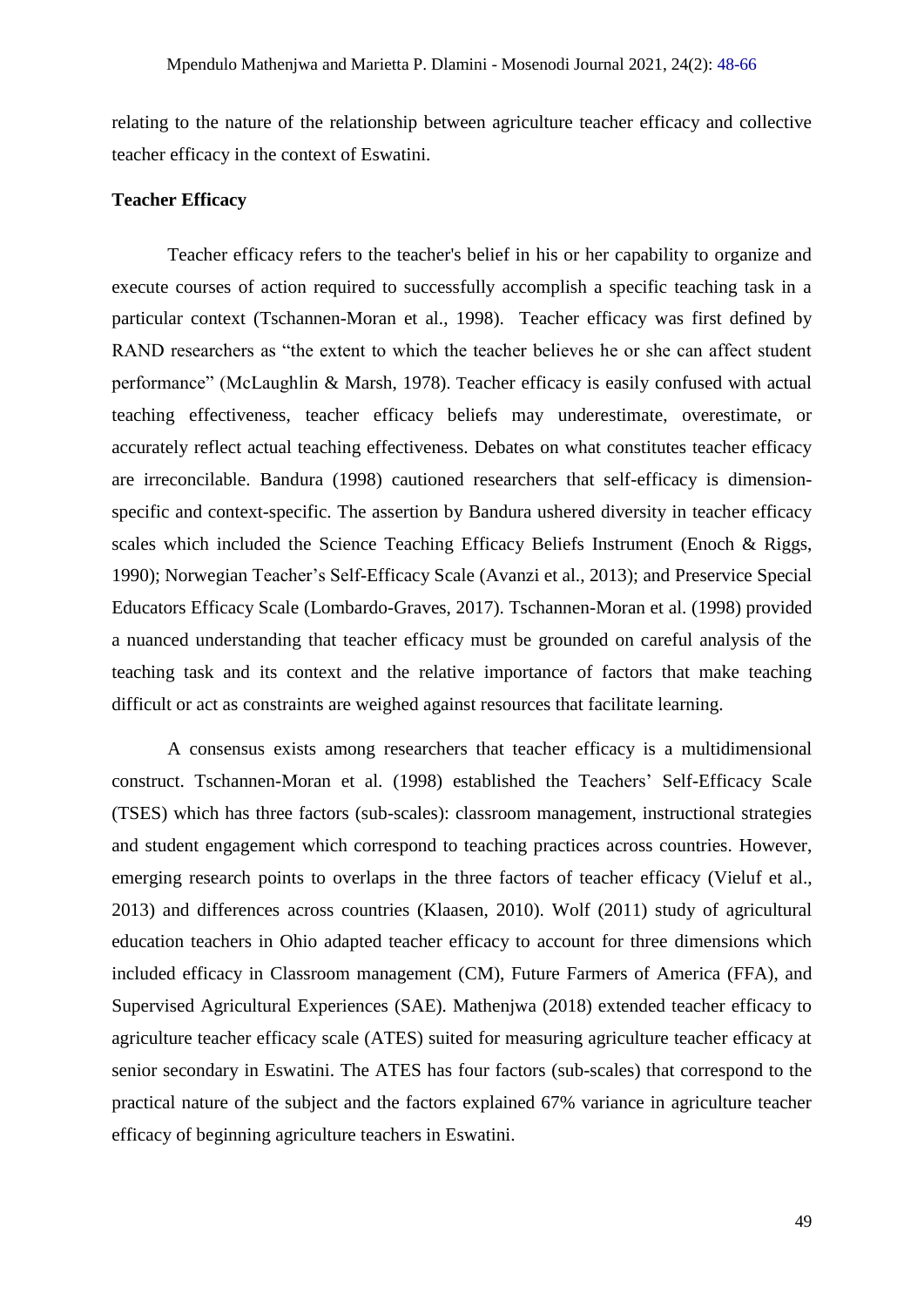Teacher efficacy is proving to be an important psychological attribute of teachers which is vital in the fields of teacher education and effectiveness. Teacher efficacy is regarded as the paramount characteristic of the teacher which influences teacher behaviour in classroom settings. Teacher efficacy predicts behaviours of teachers such as enthusiasm for teaching, engaging more appropriate classroom management and instructional strategies (Reinke et al., 2013). Teachers with high efficacy beliefs tend to use more differentiated instruction and constructivism and develop challenging lessons. Bandura (1998) proposed that teacher self-efficacy is the mediator between teacher knowledge and the application of knowledge by the teacher. Teachers with high efficacy beliefs influence teachers' persistence when things do not go smoothly and their resilience when faced with setbacks.

#### **Collective Teacher Efficacy**

Collective teacher efficacy is an extension of individual teacher efficacy (Tschannen-Moran et al., 1998). Collective teacher efficacy (CTE) is defined as the perception of teachers in a school that the efforts of the educators as a whole will have a positive effect on students (Goddard, Hoy & Woolfolk, 2004). CTE is an emergent school level property resulting from the dynamic interaction among educators in proximal functioning and is more than the sum of the individual attributes. The construct is based on individual teachers' perceptions of the capabilities of the entire school teaching staff (Lim & Eo, 2014). Goddard et al. in their conceptualization of CTE described it as more than the sum of individuals' capabilities in a school. Bandura (1998) argued that collective teacher efficacy varies considerably among schools.

Several approaches are used in the measurement of collective teacher efficacy. Studies have reported that collective teacher efficacy comprises of two dimensions. Goddard, Hoy et al. 2004 proposed that collective teaching efficacy should be an assessment of the challenges of the teaching task and teaching competence in a particular school. Empirical studies (Fives & Looney, 2009; Goddard, Hoy et al., 2004) adopted the two dimensions of collective teacher efficacy. However, Barr (2002) developed a collective teacher efficacy scale that had two distinct dimensions which included student discipline and instructional strategies. Chiang and Chuang (2016) employed the Barr (2002) collective teacher efficacy scale. Lim and Eo (2014) cautioned researchers that collective teacher efficacy is not a monolithic attribute, but can vary among members belonging to the same group.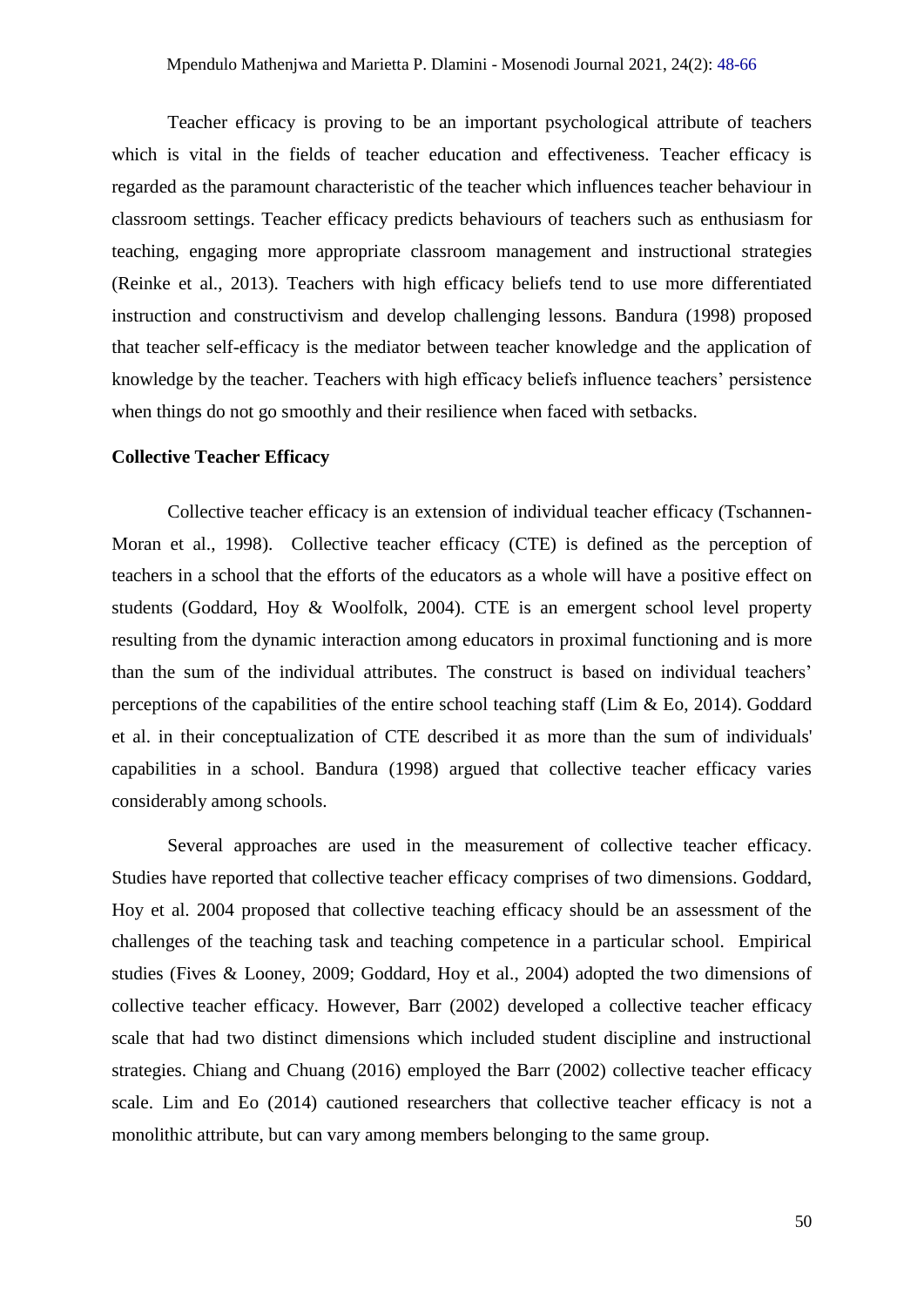Collective teacher efficacy influences students' learning achievement in the whole school (Bandura, 1998; Goddard & Goddard, 2001). Researchers (Barr, 2002; Goddard, LoGerfo et al., 2004) found positive low correlations between collective teacher efficacy and students' academic achievement. Furthermore, Hattie (2016) in a meta-analysis study found that collective teacher efficacy had an effect size of 1.57 on student achievement. Ramos et al. (2014) found that an elevated collective teacher efficacy substantially reduced the negative effects of socio-demographics on students' academic achievement. High collective teacher efficacy creates high expectations and standards in a school.

### **Theoretical Framework**

CTE and teacher efficacy are based on the social cognitive theory (Bandura, 1998) which explains human behaviour in terms of a three-way, dynamic, reciprocal model in which personal factors, environmental influences, and behaviour continually interact. The social cognitive theory (SCT) is rooted in an agentic perspective. It further posits that teachers are self-organizing, proactive, self-reflecting, and self-regulating. Teachers are not just reactive organisms, shaped and shepherded by external factors and events. Bandura (2006) classified efficacy as an agentic capability that allows people to be more successful in reaching their goals. The agency could be an individual agency to perform independently in any given environment, as well as a collective agency when they rely on others to achieve. Based on the social cognitive theory, efficacy beliefs are future-oriented judgments. Goddard, Hoy et al. (2004) reported that teacher efficacy and collective teacher efficacy only differ in the unit of agency but operate through similar processes.

Following the principle of reciprocal causation, self-efficacy both influences and is influenced by behaviour, thought and the environment (Bandura, 1989). Bandura postulated four sources of self-efficacy, namely: enactive mastery experience, vicarious experience, social persuasion, and affective states. Mastery experiences refer to perceptions of performance accomplishments and are regarded as the most powerful sources of efficacy information. According to Bandura (1998) success either as an individual or organisation builds confidence and contributes to expectations that performance will be proficient in the future. Perceptions of failure lower capability beliefs ultimately fostering inept performance expectations. Teachers or schools that have a history of success on academic achievements develop further success expectations. Vicarious experiences involve norm-referencing and social comparisons which allows teachers or faculty members to perceive their capabilities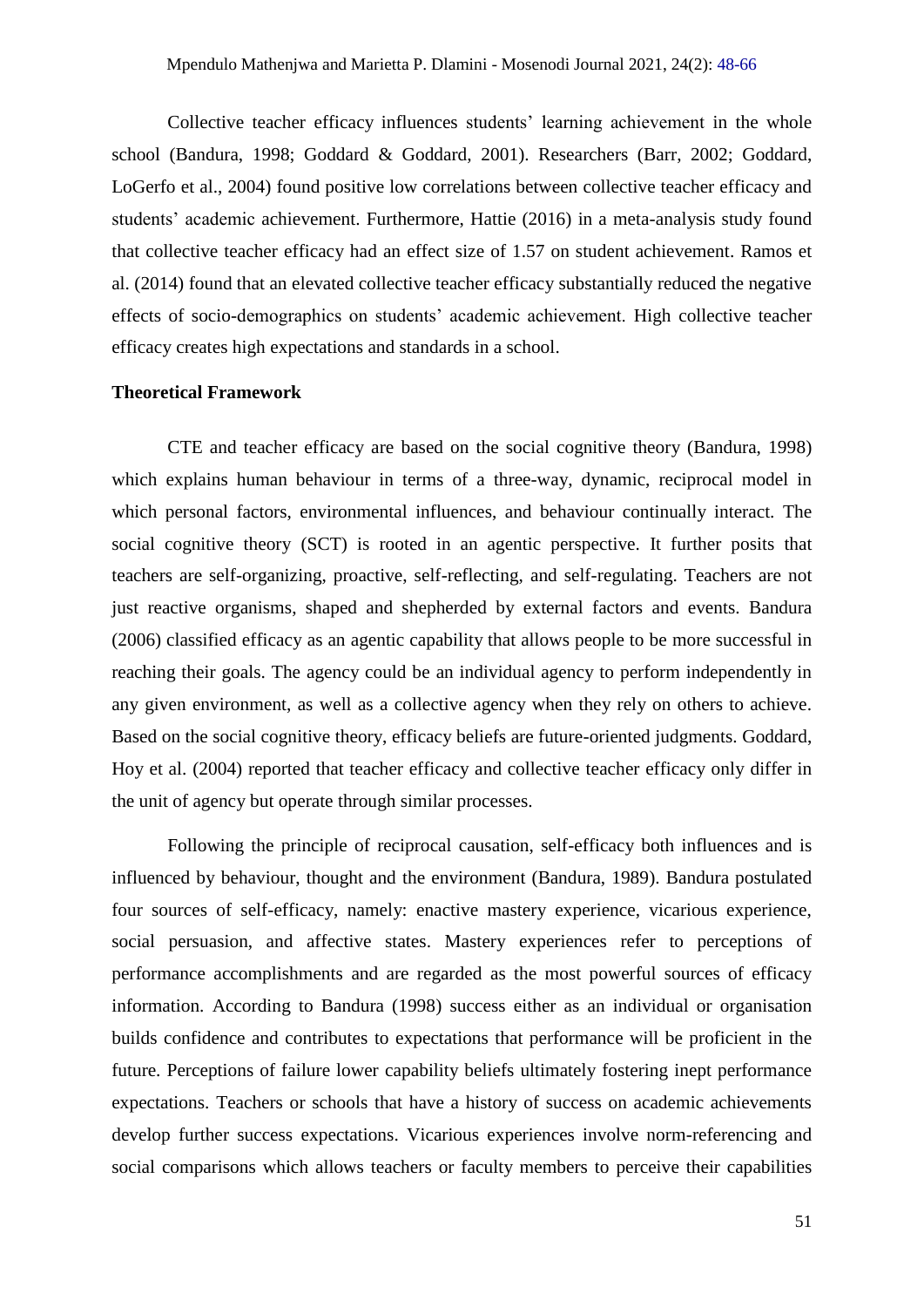based on the success or failures of proximal others. Social persuasion entails encouragement, affirmation, or performance feedback from others teachers or immediate supervisors within the school. Bandura (1989) stressed that the potency of social persuasion depends on the credibility, trustworthiness and expertise of the persuader. Affective states relate to arousal which could either be anxiety or excitement that feeds to teacher's or school's perception of capability or incompetence.

Goddard, Hoy et al. (2004) pointed out that the influence of affective states may be less germane or less understood on how they form or change collective teacher efficacy. The value of each source of efficacy information and how the different sources of efficacy information are combined differ with individuals or organisations and context. Some studies delineated additional sources of teacher efficacy information which include principal leadership styles (Ross & Gray, 2006), university training (Cheung, 2008), teacher longevity (Cheung, 2008) and trust relationships (Verslandetal et al., 2014).

Figure 1 depict a model for the formation, influence and change of collective teacher efficacy. The model is anchored on the SCT (Bandura, 1998) which explains the reciprocal relationship between teacher efficacy and collective teacher efficacy. Both constructs are rooted on self-efficacy theory which is a tenet of SCT but differ at agency level either individual or group. The collective teacher efficacy model illustrates that teacher efficacy feeds into CTE into two ways. Firstly, teacher efficacy influences the cultural norms of individual teachers in terms of persistence, resilience and effort which ultimately shape CTE. Also, teacher efficacy influences tangible outcomes such as student achievement, learner's attendance, teacher commitment and teacher satisfaction which serve as information sources for collective efficacy beliefs.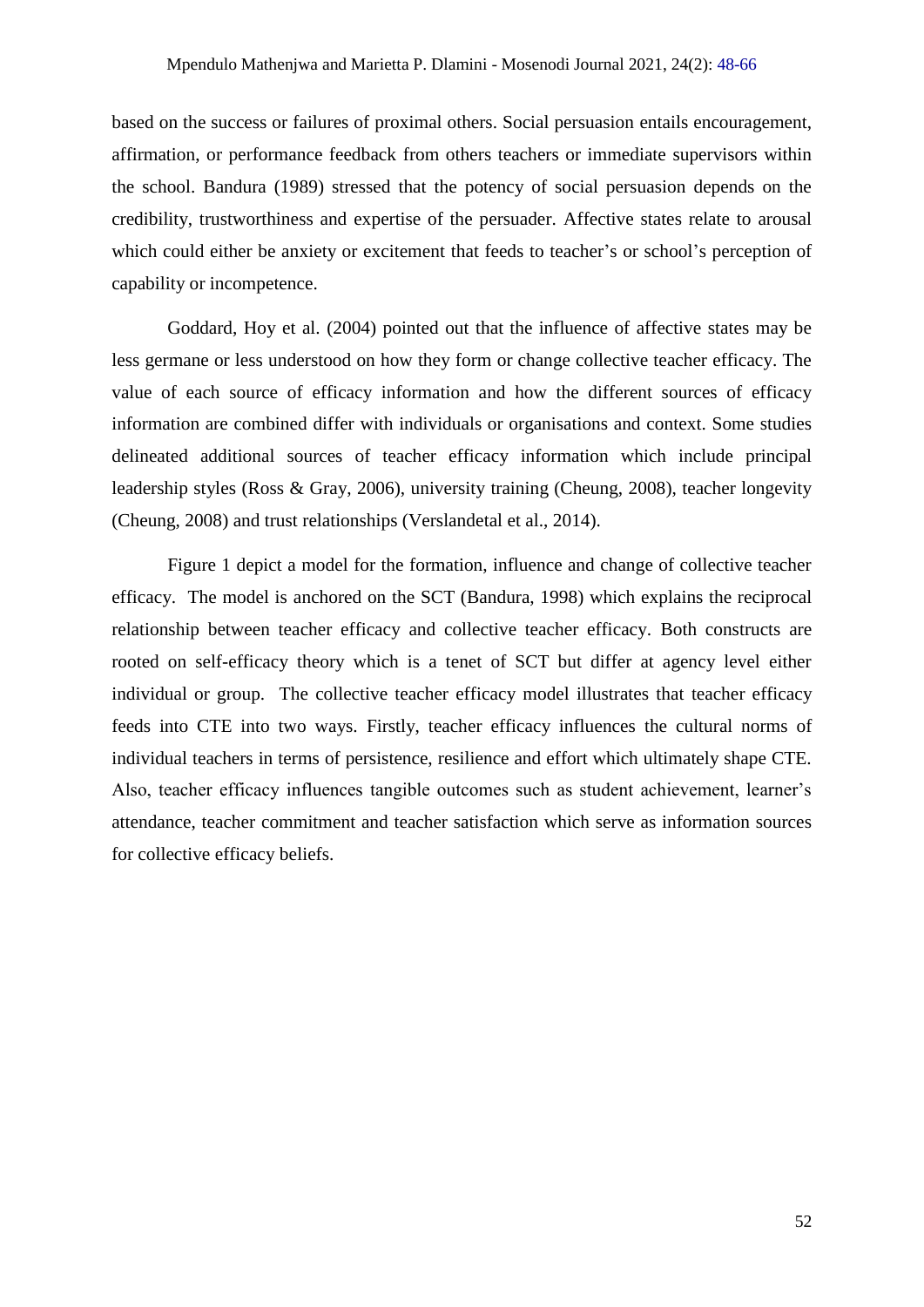

**Figure 1**: *Proposed model of formation, influence and change of collective teacher efficacy* (Goddard, Hoy et al., 2004)

### **Relationship between Teacher Efficacy and Collective Teacher Efficacy**

Based on the SCT, the school provides the context (social environment) for the interaction of teacher efficacy and collective teacher efficacy (Bandura, 1998). The two constructs affect each other bidirectionally, in a reciprocal causality manner. Goddard (2002) concluded that collective teacher efficacy is the main predictor of teacher efficacy. This was confirmed by a meta-analysis conducted by Ramos et al. (2014) who found moderate to strong correlations in eight studies. Several studies have indicated that collective teacher efficacy positively affects teacher efficacy (Skaalvik & Skaalvik, 2007) and teaching behaviour (Chiang, 2014). Collective teacher efficacy is positively correlated to teacher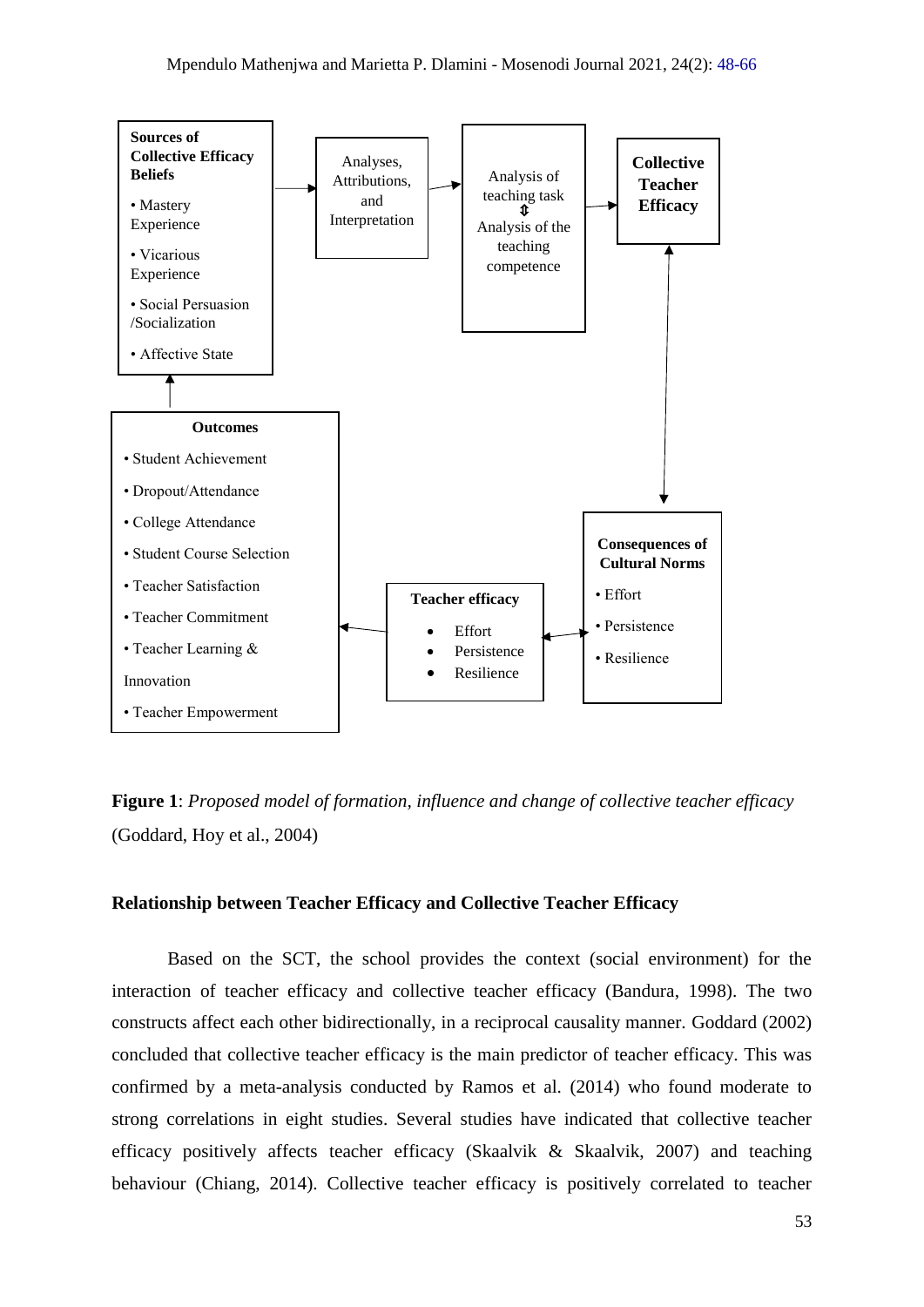efficacy, the strength of relationships ranging from low to medium (Chiang & Chuang, 2016). Skaalvik and Skaalvik (2007) explained that individual teacher efficacy is based on how effective the educators function in a school.

According to Bandura (1998), both constructs are rooted in self-efficacy. Gist and Mitchell (1992) asserted that teacher efficacy and collective teacher efficacy require a cognitive assessment of personal and situational resources. During the assessment of these resources, the two constructs interact and the reciprocal relationship is established. Findings reported by Zakeri, Rahmany and Labone (2016) indicate that collective teacher efficacy explained 30% variance in teacher efficacy whereas teacher efficacy explained 18% variance in collective teacher efficacy among novice English teachers in Iran. Bandura (1998) explained that individual capabilities are largely dependent on the capabilities of the organizational group. Hence, Tschannen-Moran, Salloum and Goddard (2014) described collective teacher efficacy as an organizational attribute that can either energize or debilitate school personnel capability beliefs.

Berebitsky and Salloum (2017) found a strong relationship between high collective teacher efficacy and teachers' instructional practices. The strong relationship was explained by the ability of individual teachers to turn to colleagues for advice on appropriate instructional practices. Teachers in a school do not work in isolation, vicarious experiences are a vital source of efficacy information for teacher efficacy in instructional strategies. Observing colleagues in a school provide normative information that helps gauge what is achievable among learners and teachers' role expectations. Zakeri et al. (2016) uncovered a strong relationship between collective teacher efficacy and student engagement. The plausible explanation of the nature of the relationship was that items measuring student engagement were most dependent on school-level factors.

Limited research abounds on the relationship between agriculture teachers' sense of efficacy and the collective teacher efficacy in schools of Eswatini. Goddard and Goddard (2001) posited that the learning environment in middle schools is complex, hence the relationship between these variables is unclear. Most studies tend to focus on the relationship of collective teacher efficacy or teacher efficacy with students' achievement. Although teacher efficacy and collective teacher efficacy are conceptually distinctive, they are interdependent. The interdependence in the two constructs is largely due to their social situatedness and vulnerability to group dynamics (Bandura, 2006). Therefore, the study of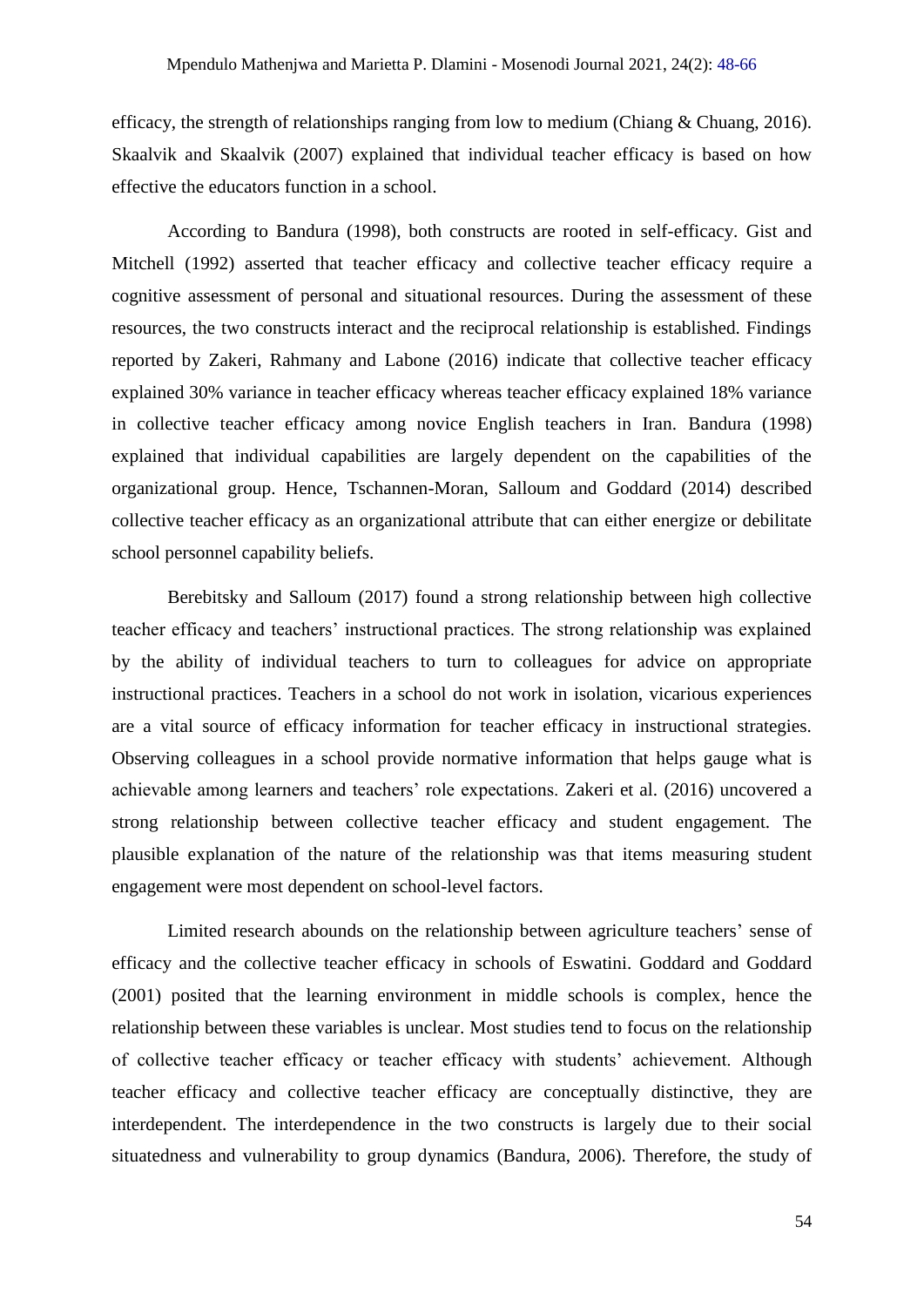correlations between agriculture teacher efficacy and collective teacher efficacy adds valuable effort towards educational reforms meant to improve students' academic achievement in senior secondary school agriculture.

### **The Purpose and Research Questions of The Study**

The purpose of the study was to investigate the nature of the relationship between agriculture teacher efficacy and collective teacher efficacy. The study sought to answer the following research questions:

- 1. Is there a relationship between the efficacy of beginning agriculture teachers in classroom management and collective teacher efficacy?
- 2. Is there a relationship between the efficacy of beginning agriculture teachers to choose instructional strategies and collective teacher efficacy?
- 3. Is there a relationship between the efficacy of beginning agriculture teachers to engage students and collective teacher efficacy?
- 4. Is there a relationship between the efficacy of beginning agriculture teachers in practical work management and collective teacher efficacy?
- 5. Is there a relationship between beginning agriculture teachers' efficacy and collective teacher efficacy?

### **Methods**

The study was designed as descriptive-correlational. The purpose of associational research is to examine the amount and direction of relationships between two or more variables without influencing them (Karasar, 2009). The study was reviewed and approved by the Department of Agricultural Education and Extension at the University of Eswatini. Consent was obtained from the Directorate of Education from the Ministry of Education and Training Eswatini to collect data from beginning agriculture teachers in schools. Informed consent was sought before collecting data from the sampled participants.

# **Population**

The target population of the study was beginning agriculture teachers at senior secondary schools in Eswatini. The sampling frame was obtained from the Schools Agriculture department under the Ministry of Education and Training. Ethical clearance to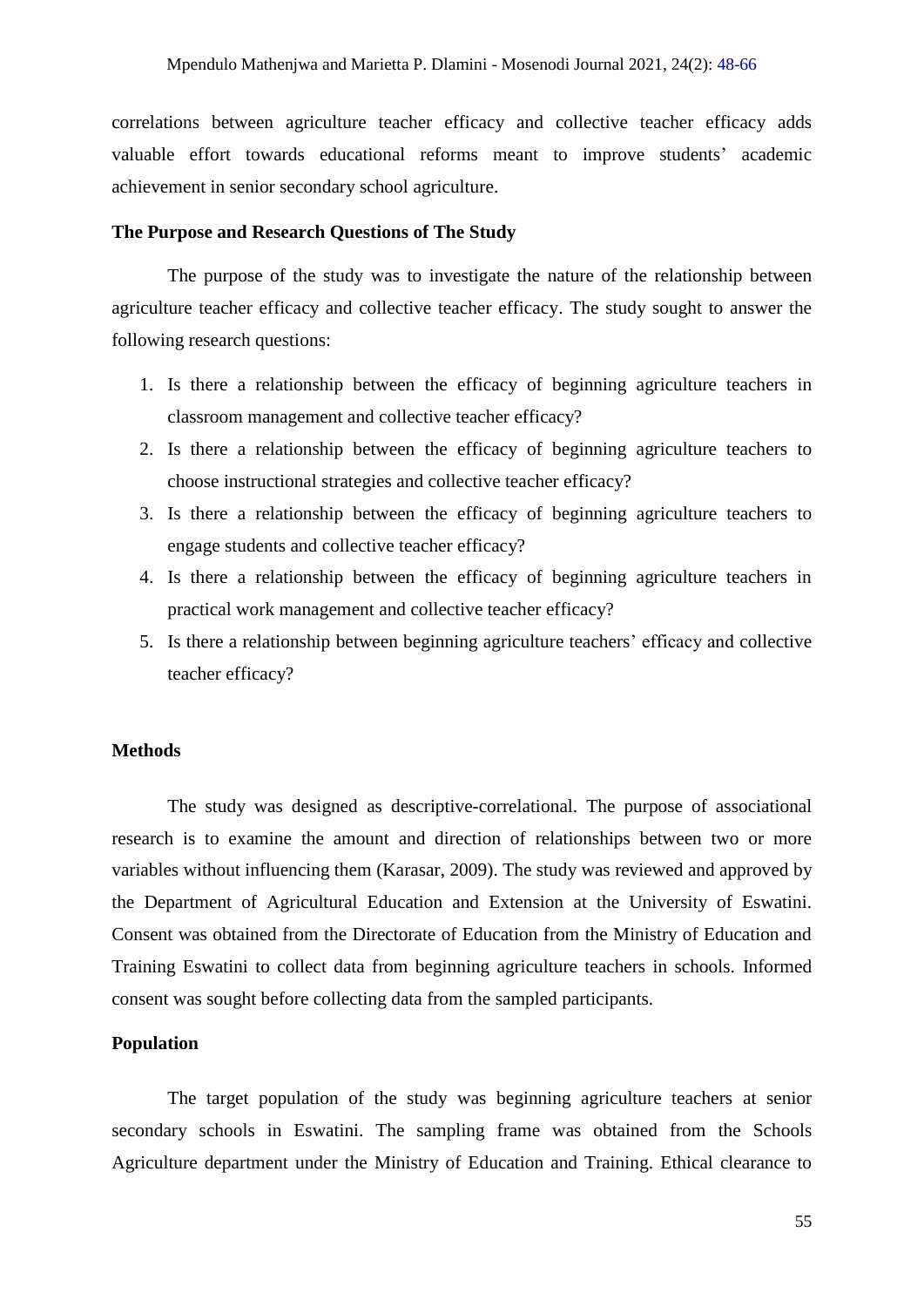conduct the study on teachers in Eswatini was obtained from the Director of Education. The study was a census, collected data from all  $(N=161)$  beginning agriculture teachers. The agriculture teachers were guaranteed confidentiality and anonymity. The targeted teachers indicated willingness to participate in the study by signing informed consent form before completing the survey questionnaire. The criteria for selecting beginning agriculture teachers were agriculture teaching experience of 5 years or less and having an agricultural education academic qualification. Fifty-one of the participants were female and 110 were male. The age range of the participants was 21 to 38 years.

#### **Instruments**

Bandura (1998) posited that self-efficacy for instruction is unlikely to be consistent across subjects, hence called for teacher efficacy scales specific to subjects. The study used agriculture teacher efficacy scores measured using an agriculture teacher efficacy scale (ATES). The ATES was developed from the teacher self-efficacy scale (TSES) which had 24 items and three factors. TSES was adapted following two focus group discussions comprising of agriculture experts in Eswatini, validation procedures and pilot testing. The ATES had four factors measuring efficacy in classroom management, instructional strategies, student engagement and practical work management. The ATES used nine-point anchor labels:  $1 =$ no capability,  $3 = \text{very little capability}, 5 = \text{little capability}, 7 = \text{moderate capability},$  and  $9 = a$ great deal of capability. The nine-point capability scale allowed greater differentiation among responses. The ATES was considered reliable since it had a reliability coefficient of .92.

Collective teacher efficacy was measured quantitatively using a six-point Likert-type scale comprising 12-items. The scale had anchor labels from 1 (strongly disagree) to 6 (strongly agree). Goddard (2000) described the Collective Teacher Efficacy Instrument— Short Form (CTEI-SF) as more theoretically pure than the original dimension CTEI (21 items). Most researchers conclude that the collective teacher efficacy scale developed by Goddard has greater practical utility. In the study, collective teacher efficacy was assessed as dimension-general efficacy. Beginning agriculture teachers in the study self-reported their capabilities. The CTEI-SF had a Cronbach alpha coefficient of .87 indicating acceptable reliability.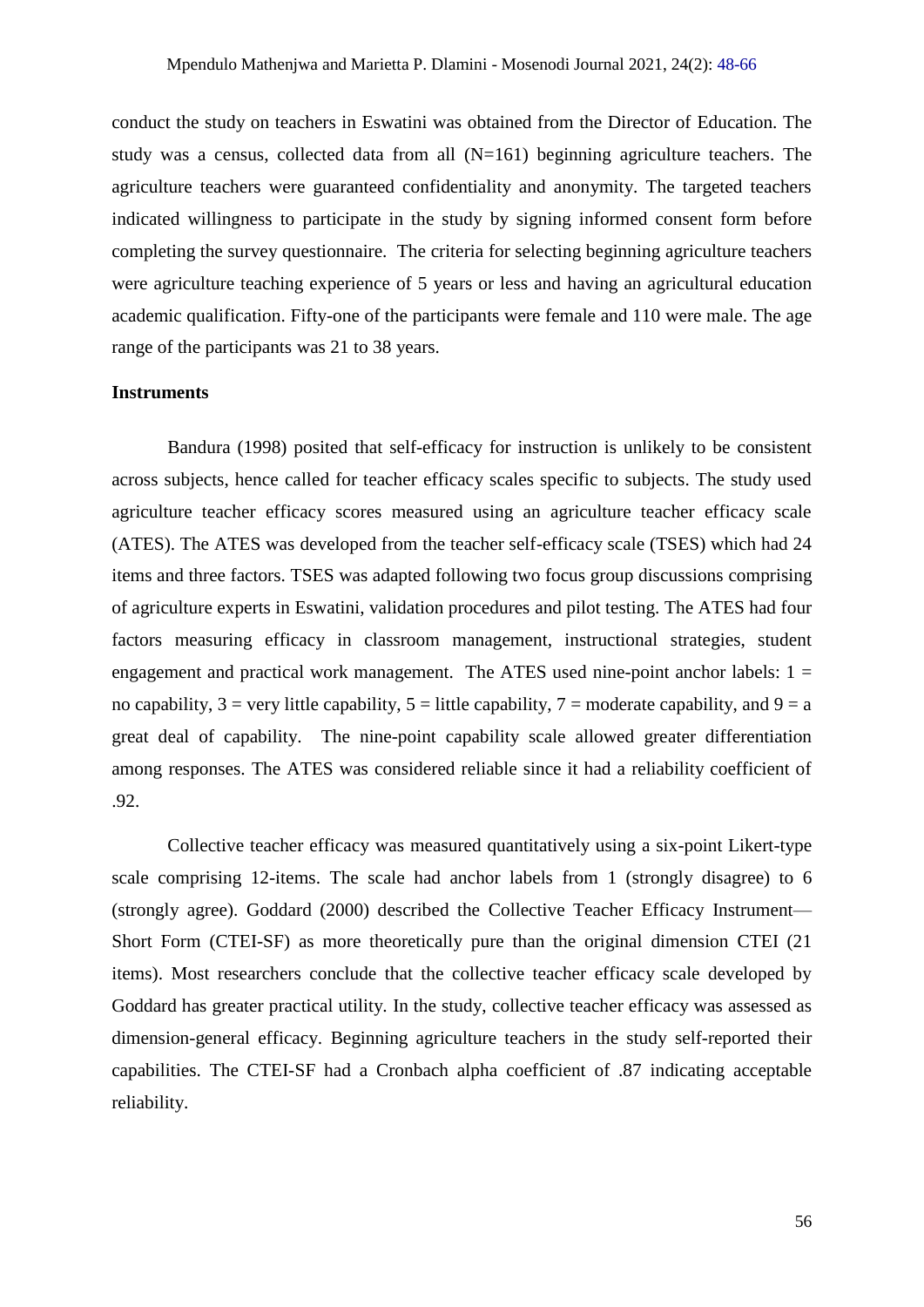### **Data Analysis**

Agriculture teacher efficacy and collective teacher efficacy were measured using capability level and Likert-type scales, respectively. Pearson-product Moment correlations were used to analyse the relationships between score of each of the four agriculture teacher efficacy subscales and collective teacher efficacy. Cohen (1988) scale was used to interpret the magnitude of the relationship based on the correlation coefficient. McGrath and Meyer (2006) opined that correlation coefficients must be interpretation by magnitude when the goal of the analysis is prediction (practical utility).

#### **Results**

Linearity in the shape of the values of the two variables were assessed by a scatterplot and a more straight-line was formed between agriculture teacher efficacy and collective teacher efficacy indicating some relationship among the variables. No significant outliers between the correlation scores of agriculture teacher efficacy and collective teacher efficacy, hence both variables were fit for analysis using Pearson Product-Moment Correlation.

### **Descriptive Statistics of ATES and CTEI-SF**

Preliminary findings indicate that beginning agriculture teachers in Eswatini had moderate capability  $(M = 6.76)$  to produce the intended learning outcomes among students. Moderate capability was reported in all the four subscales or dimensions of agriculture teacher efficacy, with agriculture teachers rating themselves highly  $(M = 6.92)$  on managing practical work. The standard deviation indicates modest variability  $(SD = 1.09)$  in the teacher efficacy of beginning agriculture teachers. Beginning agriculture teachers rated the school educators to have moderate collective efficacy with modest variability  $(M = 4.32; SD = .83)$ .

| <b>Dimension</b>                      | <b>No. of Items</b> | M    | SD   |
|---------------------------------------|---------------------|------|------|
| Agriculture teacher efficacy          | 27                  | 6.76 | 1.09 |
| Efficacy in practical work management |                     | 6.92 | 1.41 |
| Efficacy in instructional strategies  | 10                  | 6.80 | 1.22 |
| Efficacy in student engagement        |                     | 6.70 | 1.44 |
| Efficacy in classroom management      |                     | 6.67 | 1.20 |
| Collective teacher efficacy           |                     | 4.32 | .83  |

Table1: Mean and Standard Deviation of ATE and CTE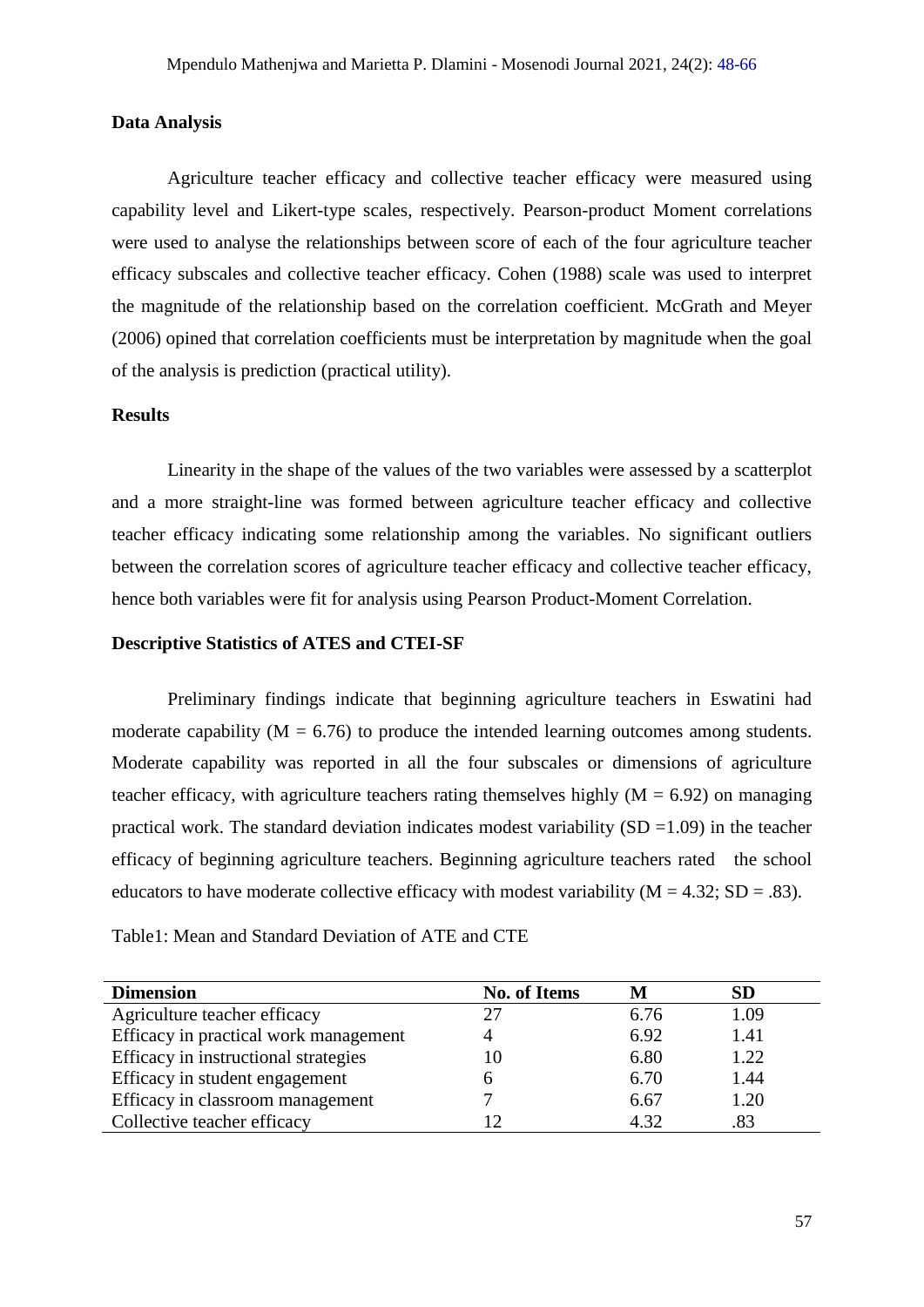# **Relationship between ATE and CTE**

| <b>Dimension</b>                      | efficacy | Collective teacher Cohen descriptor of the<br>magnitude of correlation |
|---------------------------------------|----------|------------------------------------------------------------------------|
| Efficacy in student engagement        | .432     | Moderate                                                               |
| Agriculture teacher efficacy          | .387     | Moderate                                                               |
| Efficacy in practical work management | .341     | Moderate                                                               |
| Efficacy in instructional strategies  | .321     | Moderate                                                               |
| Efficacy in classroom management      | .217     | Low                                                                    |

Table 2: Pearson-product Moment Correlations between ATE and CTE

### *Research question one*

A low and positive relationship ( $r = .217$ ) existed between classroom management efficacy of beginning agriculture teachers and collective teacher efficacy as indicated in Table 2.

### *Research question two*

Table 2 shows that a moderate positive relationship  $(r = .321)$  existed between the efficacy of beginning agriculture to choose appropriate instructional strategies and collective teacher efficacy

### *Research question three*

As shown in Table 2, the efficacy of beginning agriculture to engage students was positive moderately  $(r = .432)$  related to collective teacher efficacy. Among all the four subscales of agriculture teacher efficacy, efficacy to engage students had the positive and highest association with collective teacher efficacy.

### *Research question four*

The efficacy of beginning agriculture teachers to manage the practical work of students was positive moderately  $(r = .341)$  correlated with collective teacher efficacy.

### *Research question five*

A positive moderate ( $r = .387$ ) relationship existed between agriculture teacher efficacy of beginning agriculture teachers and collective teacher efficacy as indicated in Table 2.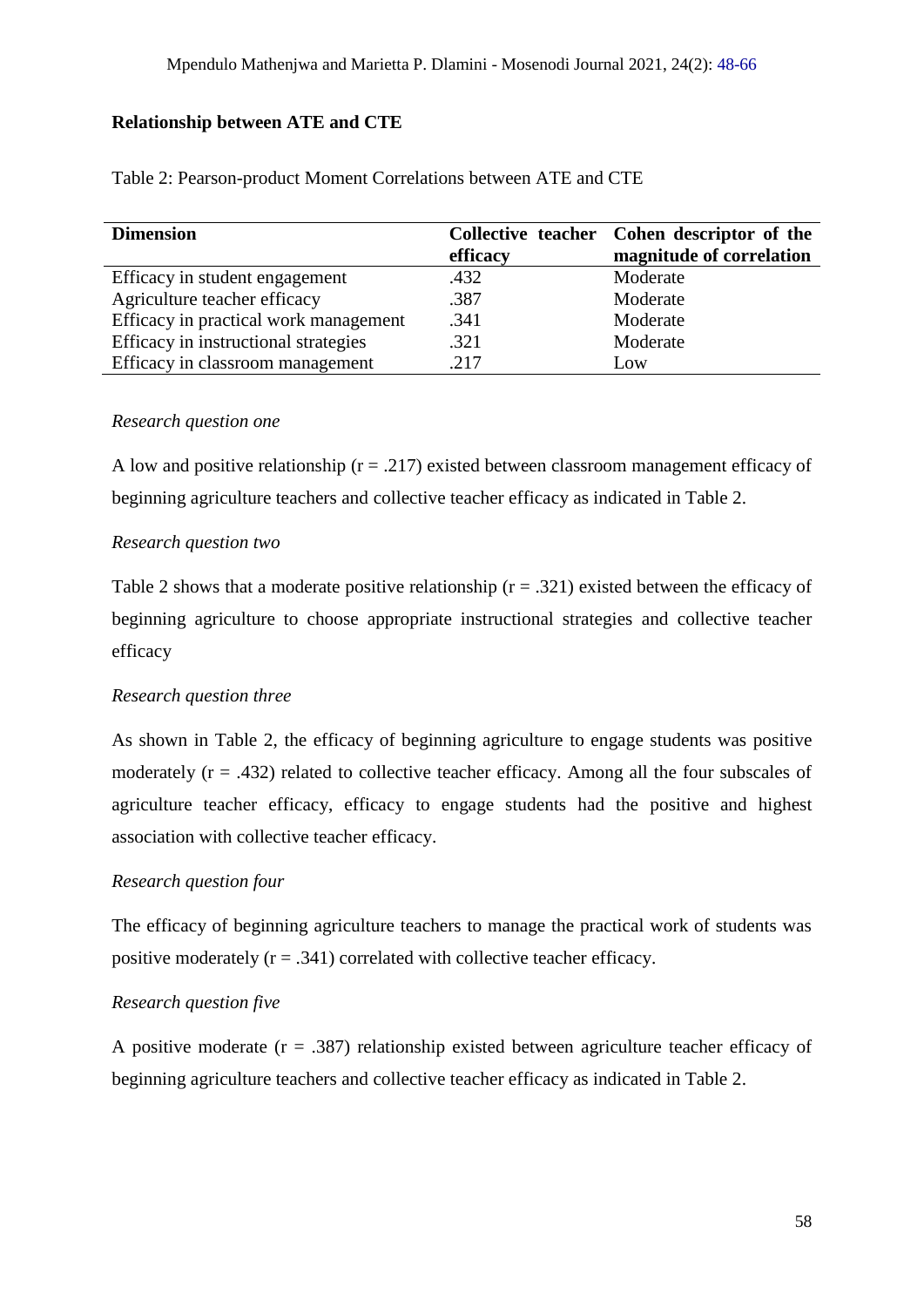#### **Discussion**

The study investigated the nature of the relationship between agriculture teacher efficacy and collective teacher efficacy as well as the relationship between each of the four subscales of agriculture teacher efficacy and collective teacher efficacy. As predicted, a positive low to moderate relationship existed between each of the agriculture teacher efficacy subscales and collective teacher efficacy.

Agriculture teachers' efficacy in classroom management was observed to have a positive low relationship with collective teacher efficacy. The nature of items informing classroom management reflect non-instructional personal interactions between teacher and learners, hence less association with capabilities of the teaching staff to produce desired learning outcomes. Gibbs and Powell (2012) analyzed items of collective teacher efficacy scale, found that it constituted of three factors namely teacher skills, motivating pupils and addressing external influence which were not related to classroom management. This finding supports Goddard and Goddard (2001) that collective teacher efficacy is important for school culture which points to collaborative actions, yet classroom management involves fewer collaborations among teachers. The findings of the study are consistent with Abdollahzadeh and Rezaeian (2011) of positive low association between collective teacher efficacy and classroom management efficacy among Iranian English teachers.

Instructional strategies efficacy of beginning agriculture teachers had a positive moderate relationship with collective teacher efficacy. As the level of efficacy in instructional strategies of agriculture teachers increases so does the level of collective teacher efficacy and vice versa. Collective teacher efficacy promotes teachers' ability to implement effective teaching strategies. Abedini, Bagheri, Sadighi and Yarmohammadi (2018) in their qualitative study explained that effective instructional strategies are significant factors that characterize teachers with high collective efficacy. Also, the moderate association is anchored on the similarities of items addressing instructional content on both dimensions. The findings aligned with Shi (2016) that Chinese teachers' pedagogical content knowledge positive and moderately associate with collective teacher efficacy.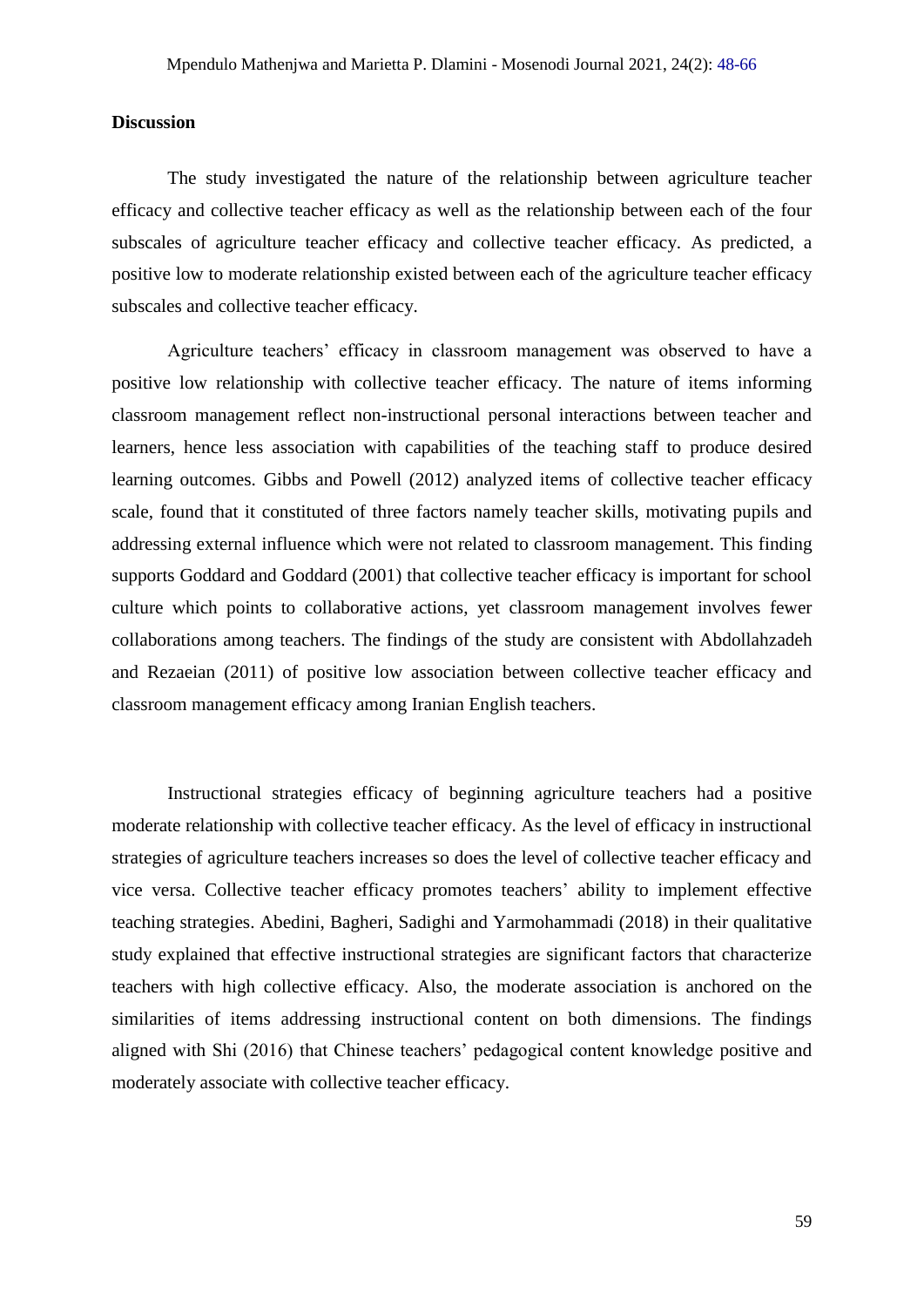Collective teacher efficacy had a positive moderate association with agriculture teachers' efficacy to engage students. An increase in the level of collective teacher efficacy has a corresponding increase in the level of agriculture teachers' efficacy to engage students and the reverse is true. Blatti, Clinton and Graham (2019) reported that high collective teacher efficacy creates a dense network in a school that enables teachers to engage students. Similarly, Donohoo (2017) states that high collective teacher efficacy allows teachers to set high expectations for students, hence engage them thoroughly in the instructional content, holding them accountable to progress and value student-centred learning. The findings of positive moderate relationship between collective teacher efficacy and efficacy on student engagement supports the study by Zakeri et al. (2016).

The study found a positive moderate association between the efficacy of agriculture teachers in practical work management and collective teacher efficacy. Agricultural practical work management is equivalent to supervised agricultural experiences (SAE), the nature of items measuring the factor had high resemblance with items on controlling external influence and motivating student factors in collective teacher efficacy. Agricultural practical work management involves practices and procedures employed by teachers which require more collaborations in the school, hence closely associated with collective teacher efficacy which influences school climate (Donohoo, 2017).

The observed positive moderate relationship between agriculture teacher efficacy and collective teacher efficacy is explicated by Bandura (1998) assertion that an organization is distinguished by interdependencies among employees in performing the tasks and achievement of organizational goals. Since teaching is an interpersonal activity within a group context, both teacher efficacy and collective teacher efficacy can be energizing or debilitating to each other. Bandura postulated that individual beliefs are infused in the processes of operating with the group just as group beliefs are infused in the thoughts of individual beliefs within a group. Correlation coefficients do not indicate casual effect, the moderate positive relationship between agriculture teacher efficacy and collective efficacy further illuminate the Goddard, LoGerfo et al. (2004) model depicting reciprocal interaction among the two constructs. The findings of the study support Chiang, Hsu and Chuang (2016) and Zakeri et al. (2016), who also found a moderate positive association between teacher efficacy and collective teacher efficacy. The positive moderate association further illustrated Bandura (1998) preposition that both constructs are rooted in self-efficacy but are shaped by different factors in a school.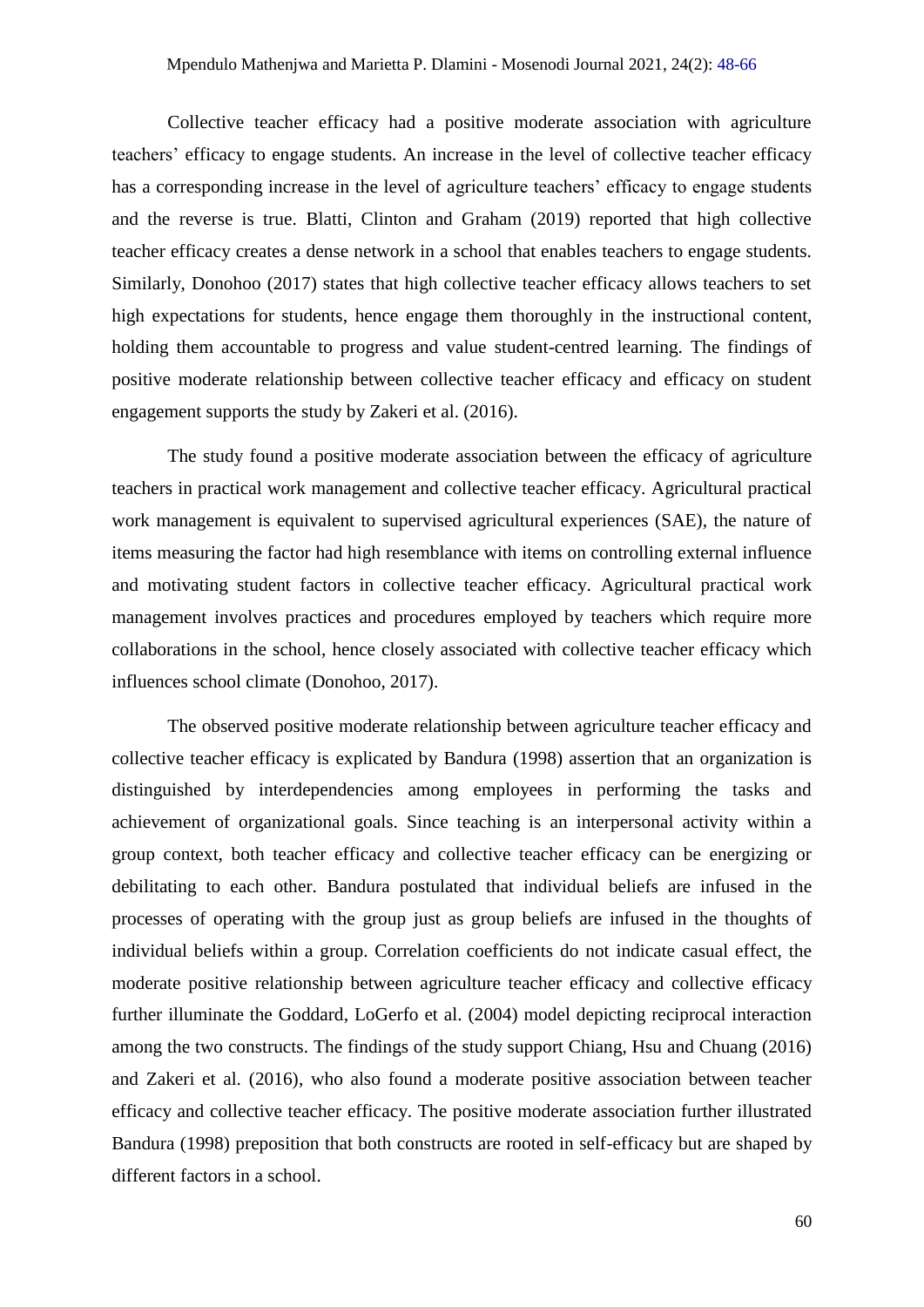#### **Limitations of the Findings**

Several limitations arose in the study. Firstly, the study employed a self-report instrument to measure the efficacy beliefs. Self-reported outcomes have a disparity between subjective and objective measures of a phenomenon, though the study employed valid and reliable instruments. The findings should be interpreted with caution considering the complex nature of teaching agriculture at senior secondary in Eswatini. In addition, the study did not decompose collective teacher efficacy into the various dimensions since the short form CTE was used which could not enable factorial analysis though CTE-SF was reliable.

#### **Conclusion**

This descriptive correlational study sought to describe the nature of the relationship between agriculture teacher efficacy and collective teacher efficacy. The findings of the study indicate a low positive correlation between the efficacy of agriculture teachers in classroom management and collective teacher efficacy. The positive moderate association also existed between collective teacher efficacy and agriculture teacher efficacy including efficacy in instructional strategies, student engagement and practical work management.

It can be concluded that classroom management is a task that is individualistic whereby the agriculture teacher controls the disruptive behaviour of learners without any collaboration effort from other educators. Collective teacher efficacy merely mediated student behaviour in the school.

Agriculture teacher efficacy with its components namely efficacy in instructional strategies, student engagement and practical work management share sources of efficacy information with collective teacher efficacy. Mastery experiences and vicarious experiences provide vital efficacy building information for the reciprocal causality between collective teacher efficacy and agriculture teacher efficacy including efficacy in choice of instructional strategies, engagement of student and practical work management.

#### **Recommendations**

Based on the findings and conclusions drawn from this study, the following recommendations are made: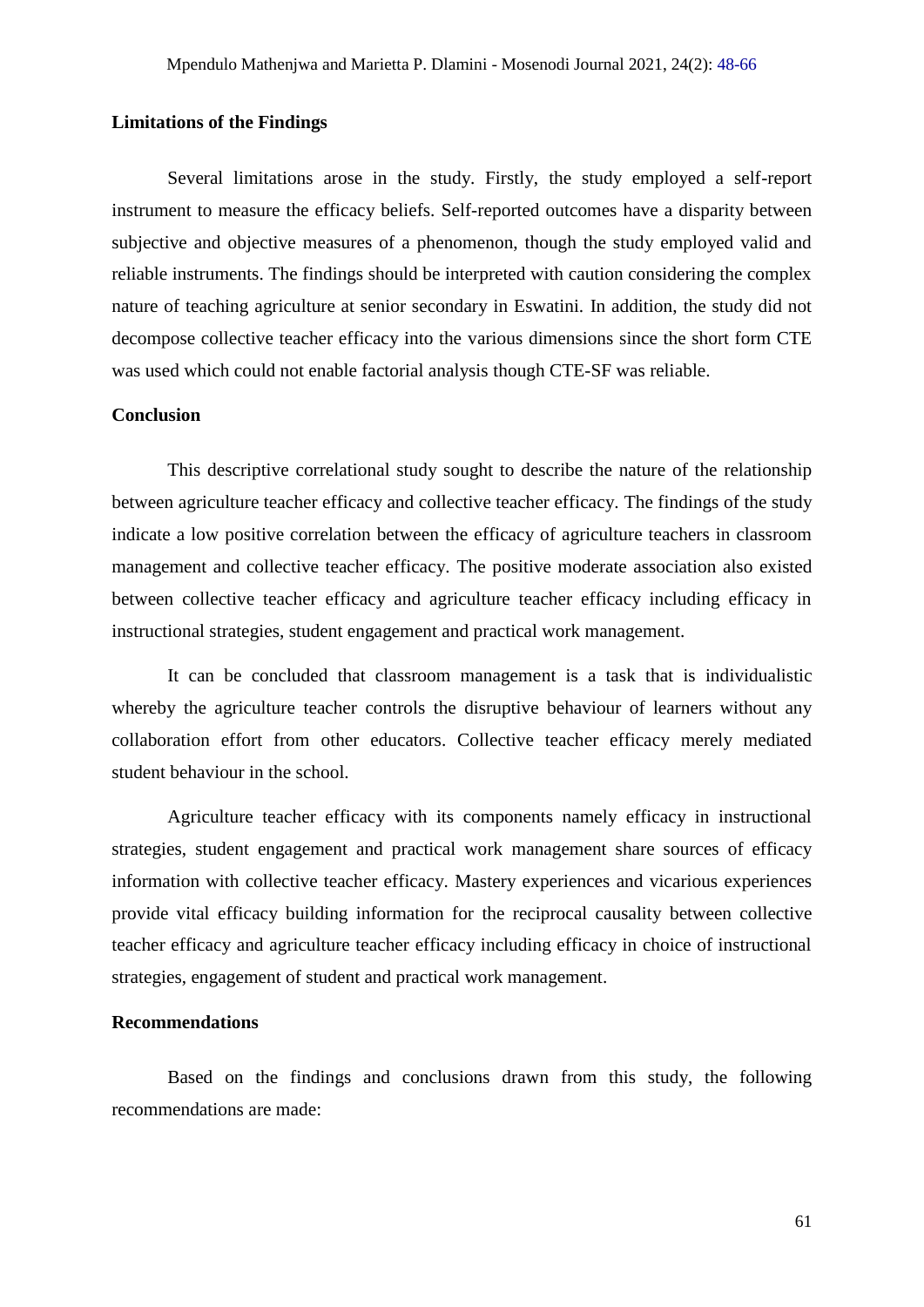Agriculture teacher training programmes must also provide prospective teachers with vicarious experiences, whereby they observe exemplary teachers in their specific teaching contexts. Such an authentic classroom context can enable prospective teachers to assess group settings where members of the teaching staff interact enhancing the efficacy level of an individual teacher or school. The school-teacher training institution collaboration can enhance the quality of pre-service training of teachers while improving the ability of schools to learn best practices.

The findings of the study imply that schools' principal and those involved in school or subject supervision should pay attention to sources of efficacy information that jointly build teacher efficacy and collective teacher efficacy. School principals should deliberately set the tone and structures that fosters efficacy building interactions and collaborations among teachers in schools. Efforts by school superintends on enhancing the two constructs holding more promise to improved functioning of schools.

The findings of the study expand research on teacher efficacy, further provides a nuanced understanding of the nature of the relationship between agriculture teacher efficacy and collective teacher efficacy.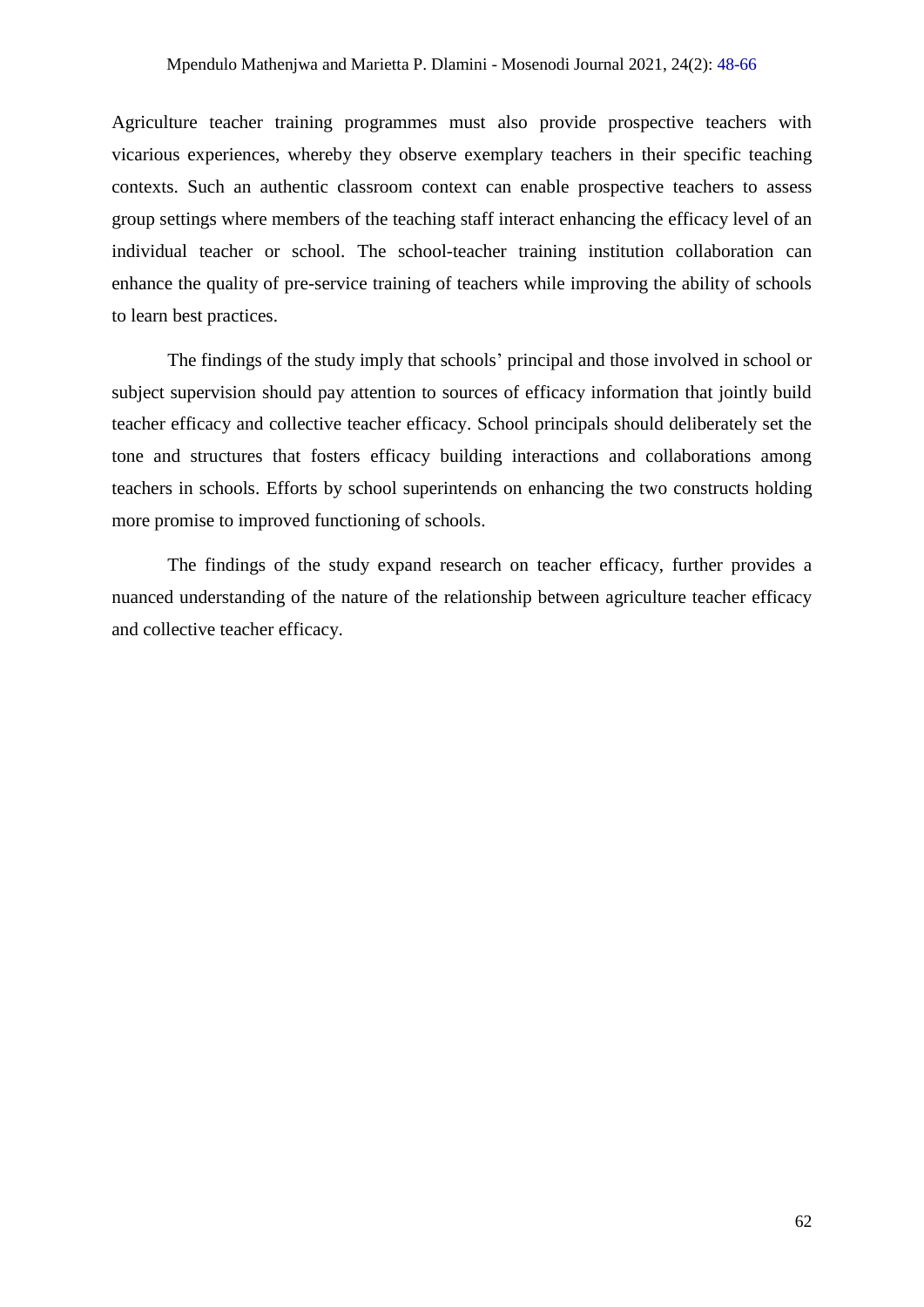#### **References**

- Abdollahzadeh, E., & Rezaeian, S. (2011). An investigation of collective teacher efficacy and Teacher's self-efficacy subscales in the EFL context of Iran. *Journal of Research for Applied Linguistics,* 2(1): 14 – 28.
- Abedini, F., Bagheri, M.S., Sadighi, F., & Yarmohammadi, L. (2018). The constituent elements of collective teacher efficacy beliefs and their contributing factors in different ELT educational contexts: A qualitative study. *Cogent Social Sciences*, 4(1): 1-18.
- Avanzi, L., Migliorettti, M., Velasco, V., Balducci, C., Vecchio, L., Fraccaroli, F., &. Skaalvik, E.M. (2013). Cross-Validation of the Norwegian Teacher's Self-Efficacy. *Teaching and Teacher Education*, 31: 69-78.
- Bandura, A. (1989). Human Agency in Social cognitive theory. *Am Psychol*, 44(9): 1175- 1184
- Bandura, A. (1998). Self-Efficacy: The exercise of control. New York: Freeman. Doi.1037/0033-29X.84.2.191.
- Bandura, A. (2006). Toward a Psychology of human agency. Perspectives in Psychological Science, 2: 164-180.
- Barr, M. F. (2002). Fostering student achievement: A study of the relationship of collective teacher efficacy and student achievement. PhD Diss., The College of William and Mary). Retrieved from Dissertations & Theses: Full Text. (AAT 3041365)
- Berebitsky, D., & Salloum, S. J. (2017). The Relationship between collective teacher efficacy and Teachers' Social networks in Urban Middle schools.
- Berger, J. (2011, September 21-23). Is it a Melting Pot, Salad, or Buffet? Culture and its Impact on Teaching. Midwest Research-to-Practice Conference in Adult, Continuing, Community and Extension Education, Lindenwood University, St. Charles, MO.
- Blatti, T., Clinton, J., & Graham, L. (2019). Exploring Collective Teacher Efficacy in an International School in Shanghai. *International Journal of Learning, Teaching and Educational Research*, 18(6): 214-235.
- Cheung, H.Y. (2008). Teacher efficacy: A comparative study of Hong Kong and Shanghai primary in-service teachers. *The Australian Educational Researcher*, 35(1), 103–123.
- Chiang, C. H. (2014). The relationship among collective teacher efficacy, teacher selfefficacy and teaching behaviours among elementary school homeroom teachers. PhD Diss., National Sun Yat-Sen University, Taiwan.
- Chiang, C., Hsu, W., & Chuang, H. (2016). The development and implementation of a collective teacher efficacy scale among Elementary School Homeroom teachers. *US-China Education Review*, B*,* 6 (1): 99-109.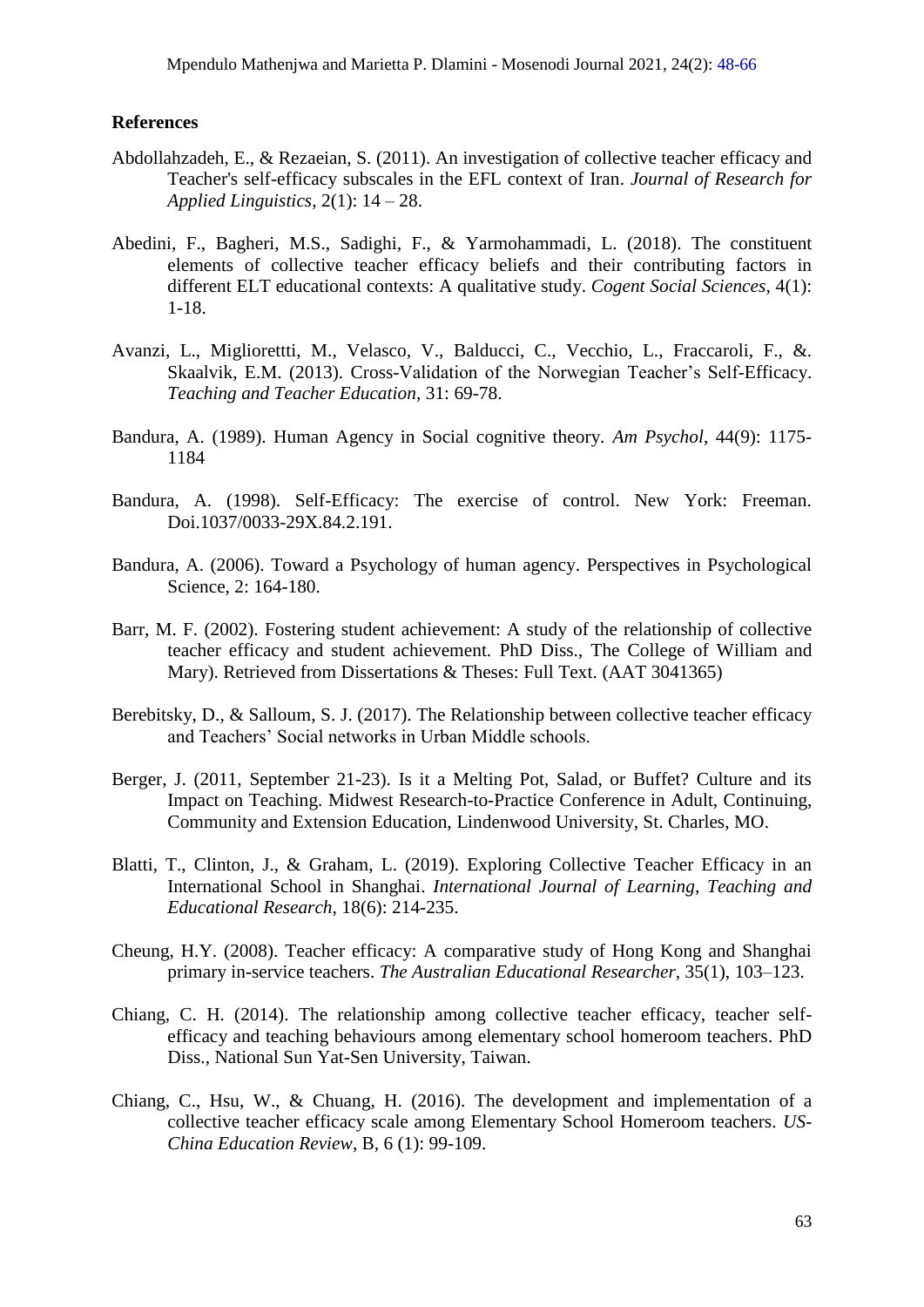- Cohen, J. (1988). Statistical power Analysis for Behavioural Sciences ( $2<sup>nd</sup>$  ed). New Jersey: Lawrence Erlbaum
- Donohoo, J. (2017). Collective teacher efficacy; How teachers' beliefs impact student learning. Corwin, Thousand Oaks, CA.
- Enochs, L.G., & Riggs, I.M. (1990, April 8–11). Further Development of an Elementary Science Teaching Efficacy Belief Instrument: A Preservice Elementary Scale. Presented at the Annual Meeting of the National Association of Research in Science Teaching, Atlanta, GA, USA.
- Fives, H., & Looney, L. (2009). College instructors' sense of teaching and collective efficacy. *International Journal of Teaching and Learning in Higher Education*, 20(2): 182-191.
- Gibbs, S., & Powell, B. (2012). Teacher efficacy and pupil behaviour: The structure of teachers' individual and collective beliefs and their relationship with numbers of pupils excluded from school. *British Journal of Educational Psychology,* 82(4): 564- 584.
- Gist, M.E., & Mitchell, T.R. (1992). Self-efficacy: A theoretical analysis of its determinants and Malleability. *Academy of Management Review*, 17(2): 183-211.
- Goddard, R. D. (2002). Collective Efficacy and School Organisation: Multilevel Analysis of Teacher Influence in Schools. *Theory and Research in educational Administration*, 1: 169 -184.
- Goddard, R. D., & Goddard, Y. L. (2001). A multilevel analysis of the relationship between teacher and collective efficacy in urban schools. *Teaching and Teacher Education*, 17(7), 807–818
- Goddard, R., LoGerfo, L., & Hoy. W. (2004). High school accountability: The role of perceived collective efficacy. *Educational Policy*, 18(3): 403-425.
- Goddard, R.D. (2001). Collective efficacy: A neglected construct in the study of schools and student achievement. *Journal of Educational Psychology*, 93: 467–476.
- Goddard, R.D., & Skrla, L. (2006). The influence of school social composition on teachers' collective efficacy beliefs. *Educational Administration Quarterly*, 42: 216–235.
- Goddard, R.D., Hoy, W.K., & Woolfolk Hoy, A. (2004). Collective efficacy beliefs: Theoretical developments, empirical evidence, and future directions. *Educational Researcher,* 33(3): 3–13.
- Gooday, D.O.M. (1974). The schools agriculture pilot project in Swaziland (Luyengo). *Education Development International* 3(2):58-63.
- Hattie, J. (2016). Third Annual Visible Learning Conference (subtitled "Mindframes and Maximizers"), Washington, DC, July 11, 2016.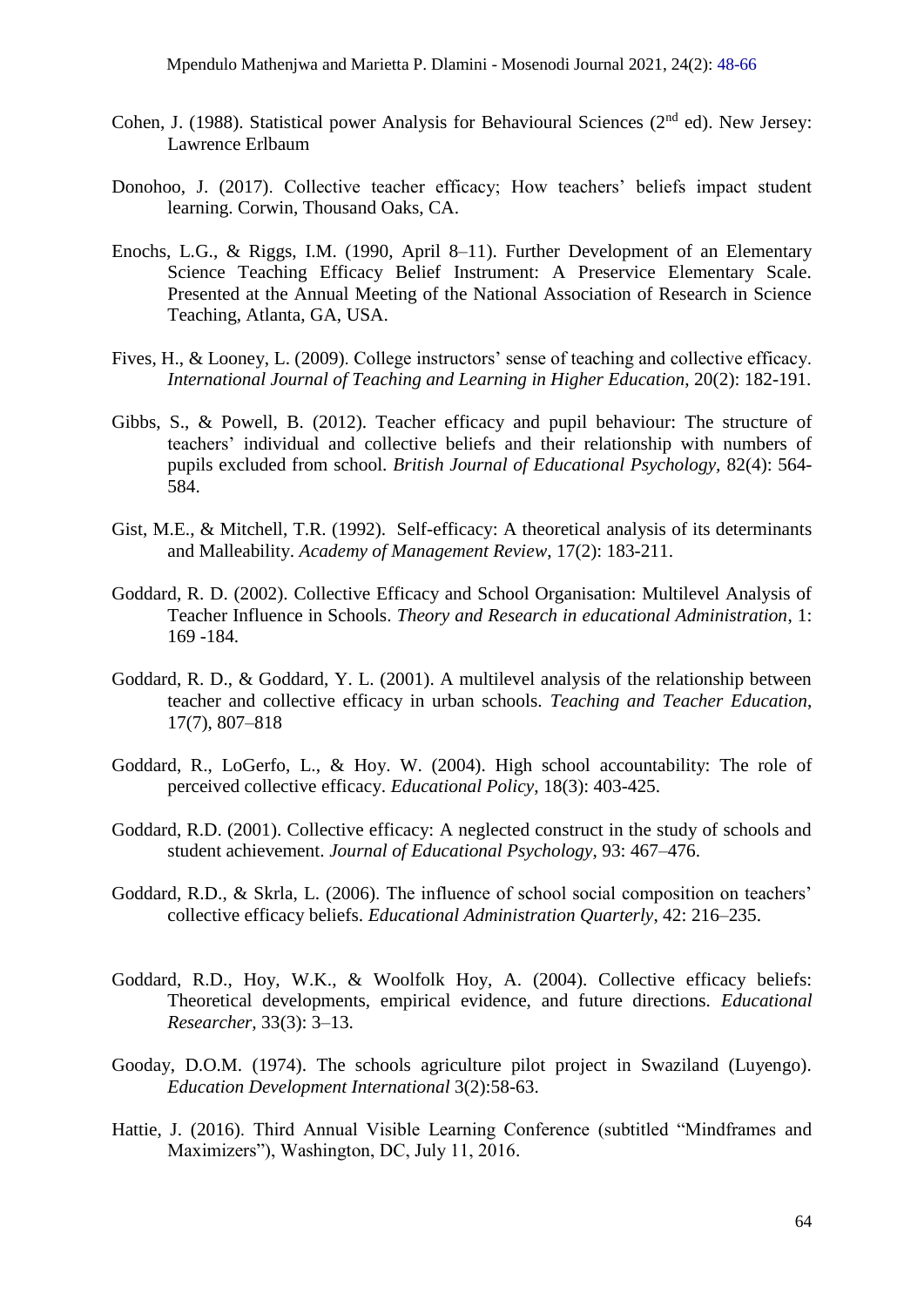- Hung, F. H. (2010). A study of the relationships among high school teachers' and students' group cohesion, collective efficacy and self-efficacy. *Journal of Taipei College of Maritime Technology,* 3(1), 93-110.
- Karasar, N. (2009). Scientific research method. Ankara: Nobel Publication Distribution.
- Klassen, R.M. (2010). "Teacher stress: the mediating role of collective efficacy beliefs", *The Journal of Educational Research*, 103 (5): 342-350.
- Lim, S., & S. Eo, S. (2014). The mediating roles of collective teacher efficacy in the relations of teachers' perceptions of school organizational climate to their burnout. *Teaching and Teacher Education*, 44: 138-147.
- Lombardo-Graves, M. M. (2017). Building resiliency: Introducing the Special Education Efficacy Scale. *Issues in Educational Research*, 27(4): 803-821.
- Mathenjwa, M. (2018). Factors influencing the teacher efficacy of beginning agriculture teachers in Swaziland. PhD. Diss., University of Swaziland.
- McGrath, R. E., & Meyer, G. J. (2006). When Effect Sizes Disagree: The Case of r and d. *Psychological Methods*,11(4): 386-401.
- McLaughlin, M.W., & Marsh, D. D. (1978). Staff Development and School Change. *Teachers College Record*, 80: 70-94.
- Ramos, H.F.M., Costa e Silva, S.S., Pontes, R.A.F., & Furtado Silva, K.C. (2014). Collective Teacher Efficacy Beliefs: A Critical Review of the Literature. *International Journal of Humanities and Social Science*, 47 (1): 179 – 188.
- Reinke, W.M., Herman, K.C., & Stormont, M. (2013). Classroom-level positive behaviour supports in schools implementing SW-PBIS: Identifying areas for enhancement. *Journal of Positive Behaviour Interventions*, 15: 39 –50.
- Ross, J.A., & Gray, P. (2006). School leadership and student achievement: The mediating effects of teacher beliefs*. Canadian Journal of Education*, 29(3): 798-822.
- Shi, Q. (2016). Interrelationships among Teacher Self-Efficacy, Collective Teacher Efficacy, and Teachers' Pedagogical Content Knowledge. UNLV Theses, Dissertations, Professional Papers, and Capstones. 2740.
- Skaalvik, E.M., & Skaalvik, M. (2007). Dimensions of teacher self-efficacy and relations with strain factors, perceived collective teacher efficacy, and teacher burnout. *Journal of Educational Psychology*, 99: 611-625.
- Suprayogi, M.N., Valcke, M., & Godwin, R. (2017). Teachers and their implementation of differentiated instruction in the classroom. *Teaching and Teacher Education*, 67: 291– 301.
- Tschannen-Moran, M., Woolfolk-Hoy, A., & Hoy, W.K. (1998). Teacher efficacy: Its meaning and measure. *Review of Educational Research*, 68: 202-248.